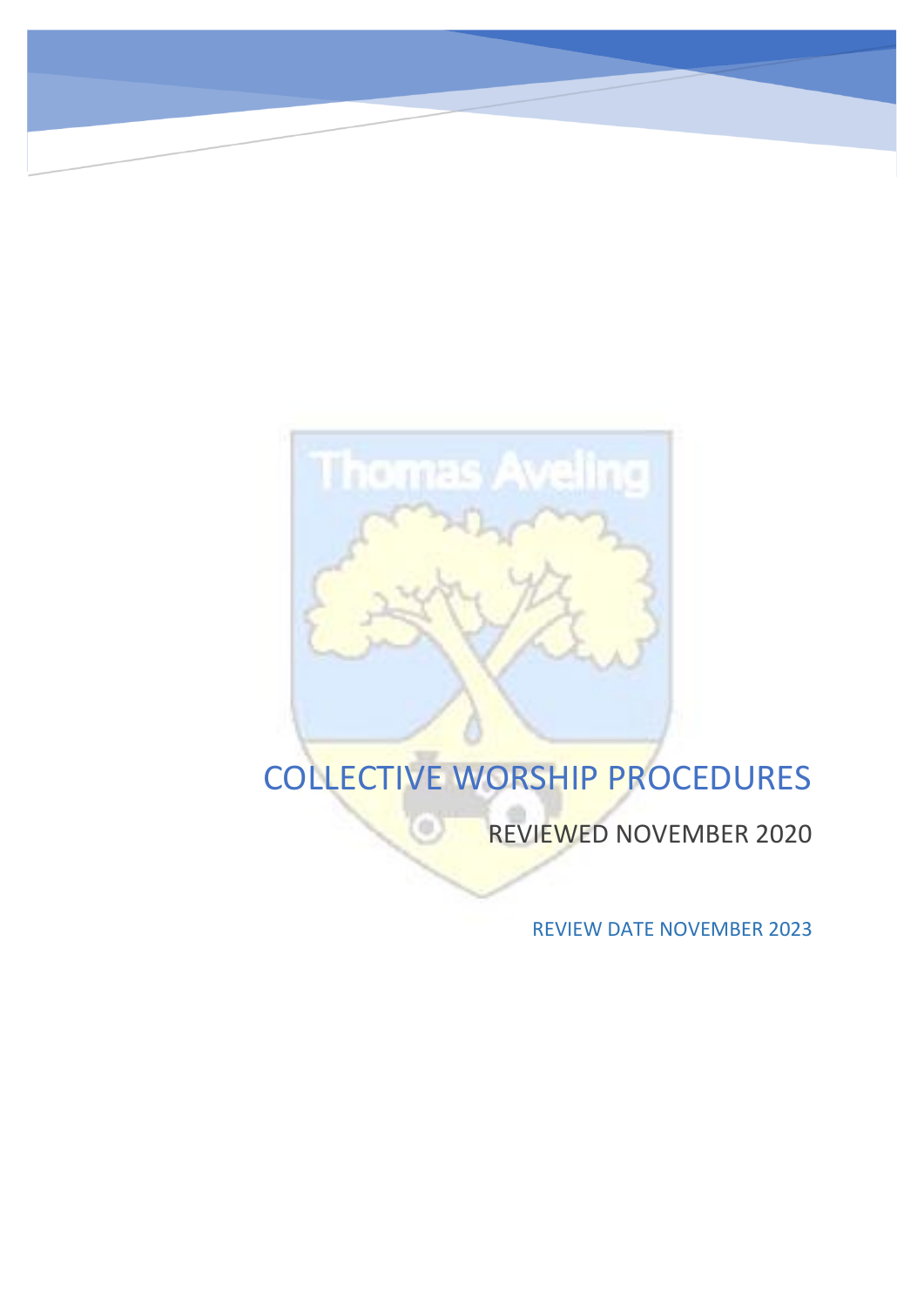## **COLLECTIVE WORSHIP AND SPIRITUAL AND MORAL EDUCATION**

#### **Collective Worship**

#### **Introduction**

In the course of each week, all students attend a weekly main act of collective worship within their house groupings. This is led by a member of the leadership team or the Directors of Learning. This enables all students to have a sense of identity and belonging within their house and whole school community.

During tutor time and assemblies, students can give consideration to the Me, You and Us strategy where students consider the consequences of their actions on others. The Thought of the Week is available for tutors to use and is published in the school bulletin and facebook each week. The thoughts are selected on the basis that they give a focus for reflection on different aspects of spiritual and ethical development.

Within the school, we have students and staff from a wide variety of faith traditions, including Christians, Muslims, Sikhs and Hindus as well as many not committed to any particular faith. It is recognised that because of the different backgrounds within the school our worship must be open ended and safeguard the integrity of the participants. Students feel free to explore their own beliefs and enjoy learning about and experiencing the beliefs of others.

It is recognised that for some the school environment can be a students' main source of security and thus collective worship provides the potential for exploring what it means to belong to a community with shared values and beliefs.

#### **The Aims**

- To provide an opportunity for students to worship and reflect.
- To celebrate and value the achievements of students.
- To communicate the values and ethos of the school.
- To consider moral and ethical issues.
- To explore questions of meaning and identity.
- To develop a feeling of identity and belonging to the school and house communities.

#### **The Nature of Collective Worship**

The emphasis in the course of the year will be on Christian beliefs and values although there will also be opportunities to explore and give value to the contribution and ethos of other religious and secular groups.

Students are involved in the collective worship and actively participate by performing in musical items, dramas and reports. Students are given the chance to reflect on their own beliefs and lives and to respond to the examples of others.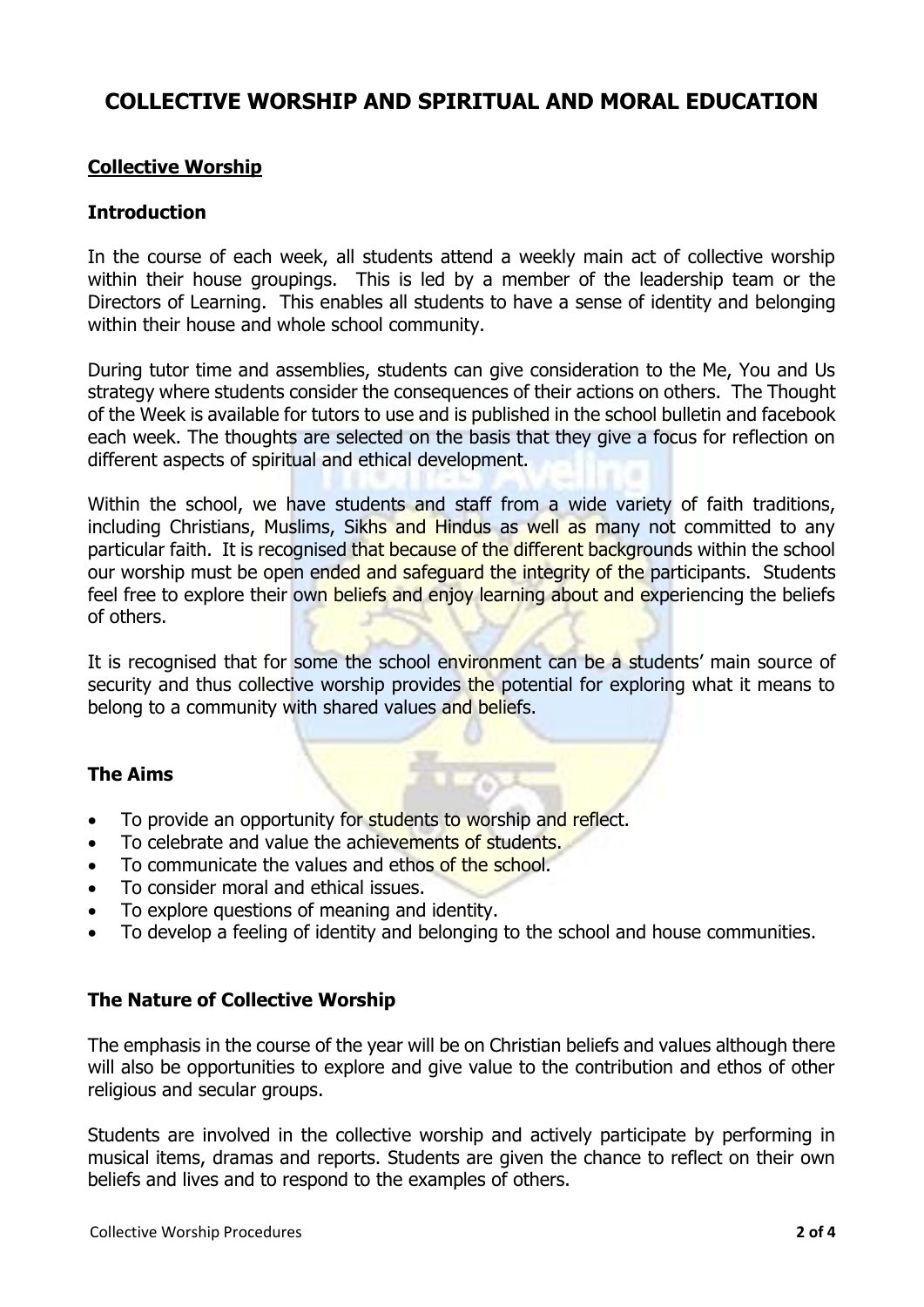### **The Nature of Collective Worship (continued)**

Collective Worship is a time when the houses in the school meet together in order to consider and reflect on common concerns, issues and interests. It offers all pupils an opportunity to worship through engaging in relevant, meaningful experiences.

Collective Worship contributes to the development of the pupil as a 'whole' person by providing opportunities to reflect on issues and concepts greater than ourselves. An example of this is the interaction with the house charities where students are given the opportunity to reflect on the lives of others, often in very different situations to their own lives and to participate in giving to the lives of others in practical ways.

Some examples are the relationship Cavalier house has with the Brains Trust and Resolute has with McMillan cancer support. There are many events throughout the year where students can actively participate in helping the work of these charities. For example, each year students have a 'wear grey for a day' event which gives students the chance to support and increase knowledge about the work of the Brains Trust charity. The school also gets involved with the regular Comic relief and Children in Need days.

It is the legal right of any parent/guardian to ask for their child to be withdrawn from collective worship. Should a parent wish to withdraw their child, initial application should be made to the Headteacher. Where this is deemed appropriate, students will be expected to provide their own study at the back of the Hall in the canteen area so that they can come in to hear important announcements and the recognition of student success.

#### **The Delivery**

Management of collective worship is the responsibility of the Co-ordinator of Spiritual, Moral and Religious Education within the school. Collective worship is usually delivered by a member of the Leadership team or a Director of Learning, and at times there are quest speakers. A rota of deliverers of collective worship and the thought of the week is given to the leadership team and participating members of staff.

#### **Quality in Collective Worship**

It is accepted that collective worship should be like any other part of the curriculum when it comes to matters of planning, delivery, resourcing and evaluation. This being so, a variety of styles are employed. The content of all acts of Collective Worship will be considered carefully, to ensure relevance and suitability for the ages, aptitudes and backgrounds of all pupils. ICT is regularly used in the delivery and music is also used either to set a mood or to enable student participation, or both. Drama and visual aids are also used to make concepts more accessible for students.

#### **Quotes**

In addition to thought of the week tutors also bring in relevant events and talking points in the news to relate issues to the world around us. Around the school building there are thoughts from different world religions and influential people, painted strategically on walls.